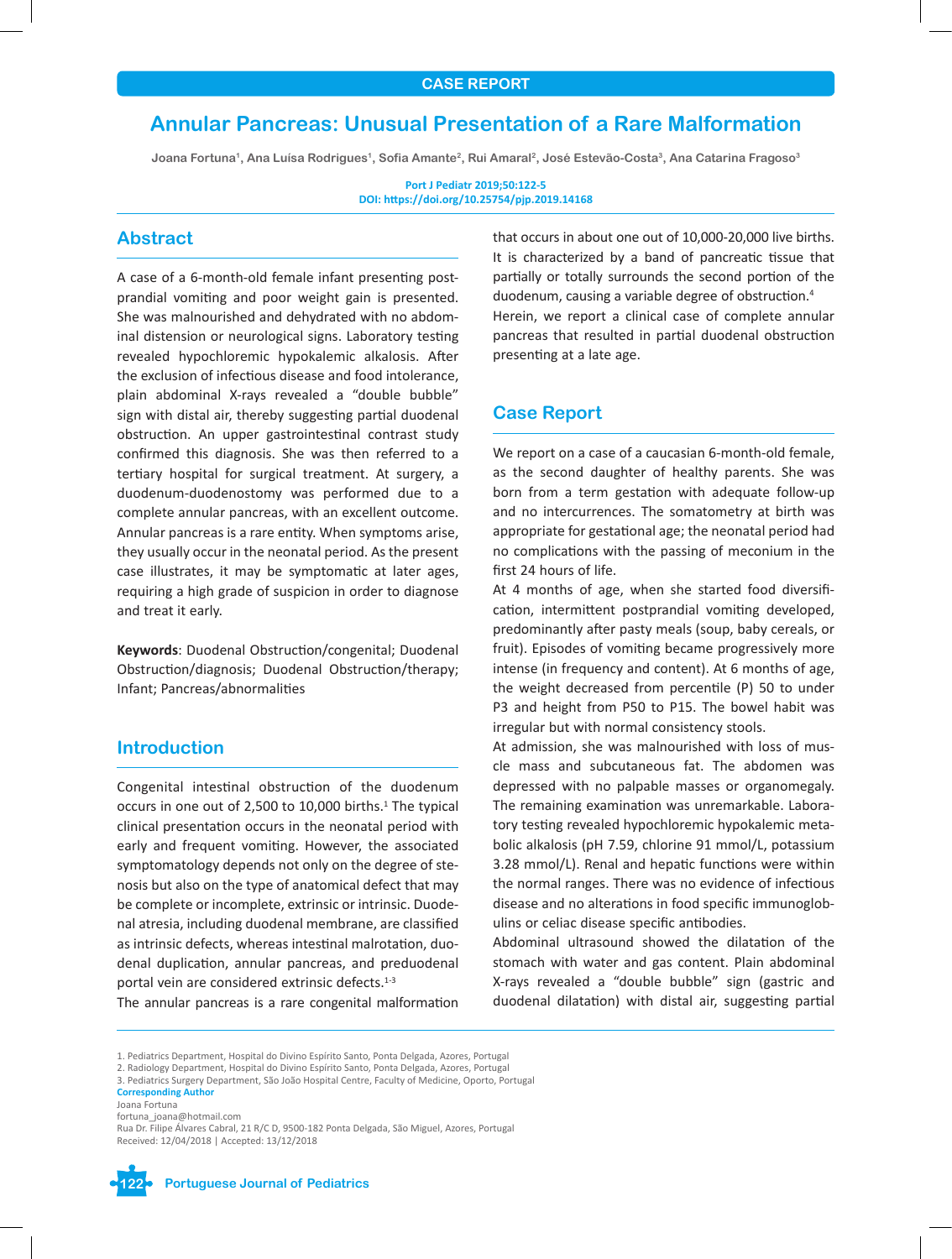duodenal obstruction (Fig. 1). The upper gastrointestinal contrast study demonstrated an exuberant dilatation of the stomach and first duodenal portion, with the filiform progression of contrast to the second portion of the duodenum after about 40 minutes of the beginning of the examination, confirming the diagnosis of partial duodenal obstruction (Fig. 2). The child was then referred to a tertiary hospital where she underwent surgical treatment that revealed a "complete" annular pancreas that was managed with a side to side duodenum-duodenostomy.

The postoperative course was uneventful with oral tolerance from the fourth day. Regular surveillance by a pediatrician has shown excellent weight improvement (Fig. 3). **Discussion**



Figure 1. Plain abdominal X-ray showing the "double bubble" sign due to the dilatation of the stomach and the first portion of the duodenum (arrows); distal air suggests a partial duodenal obstruction.



**Figure 2.** Upper gastrointestinal contrast study (posteroanterior view) showing the marked distension of the stomach (\*) and the first duodenal portion (†), with the filiform progression of the contrast to the second portion of the duodenum (not clearly visible in this image).



**Figure 3.** Weight percentiles curve. Decrease in weight at 4 months of age and subsequent recovery after surgery performed at 7 months of age.

Intestinal obstruction is a common neonatal surgical emergency.<sup>5</sup> The annular pancreas is a rare malformation, accounting for approximately 1% of the causes of bowel obstruction in newborns.<sup>6</sup>

The pancreas develops between the sixth and eighth week of gestation. Its final location and shape result from the fusion of two evaginations, the dorsal and ventral, of the primitive duodenum. During this process of embryogenesis, the ventral evagination, located to the right of the duodenum, follows a rotational movement posterior to the second portion of the duodenum and merges with the dorsal evagination. The annular pancreas results from an error in the rotation of ventral evagination in this process of morphogenesis, resulting in the circular involvement of the second portion of the duodenum by pancreatic tissue.<sup>7</sup> This ring may be complete or incomplete (in 25% and 75% of cases, respectively).<sup>6,8</sup> There are several theories proposed to explain the origin of the annular pancreas but there is no clear explanation of the mechanism underlying this malformation.<sup>9</sup>

The prenatal diagnosis of this malformation is extremely rare, but it can be performed from the second trimester of pregnancy through the identification of two characteristic findings on the obstetric ultrasound: the "double bubble" sign and the presence of hyperechogenic bands around the duodenum.<sup>6</sup>

The age of the clinical presentation of annular pancreas depends on the degree of constriction that confers on the duodenum and on the coexistence of other malformations.10 The degree of constriction is variable and there is often an associated duodenum atresia. $2,3$ 

In more than two thirds of cases, the diagnosis of intestinal obstruction occurs in the neonatal period, with patients presenting non-biliary vomiting, localized

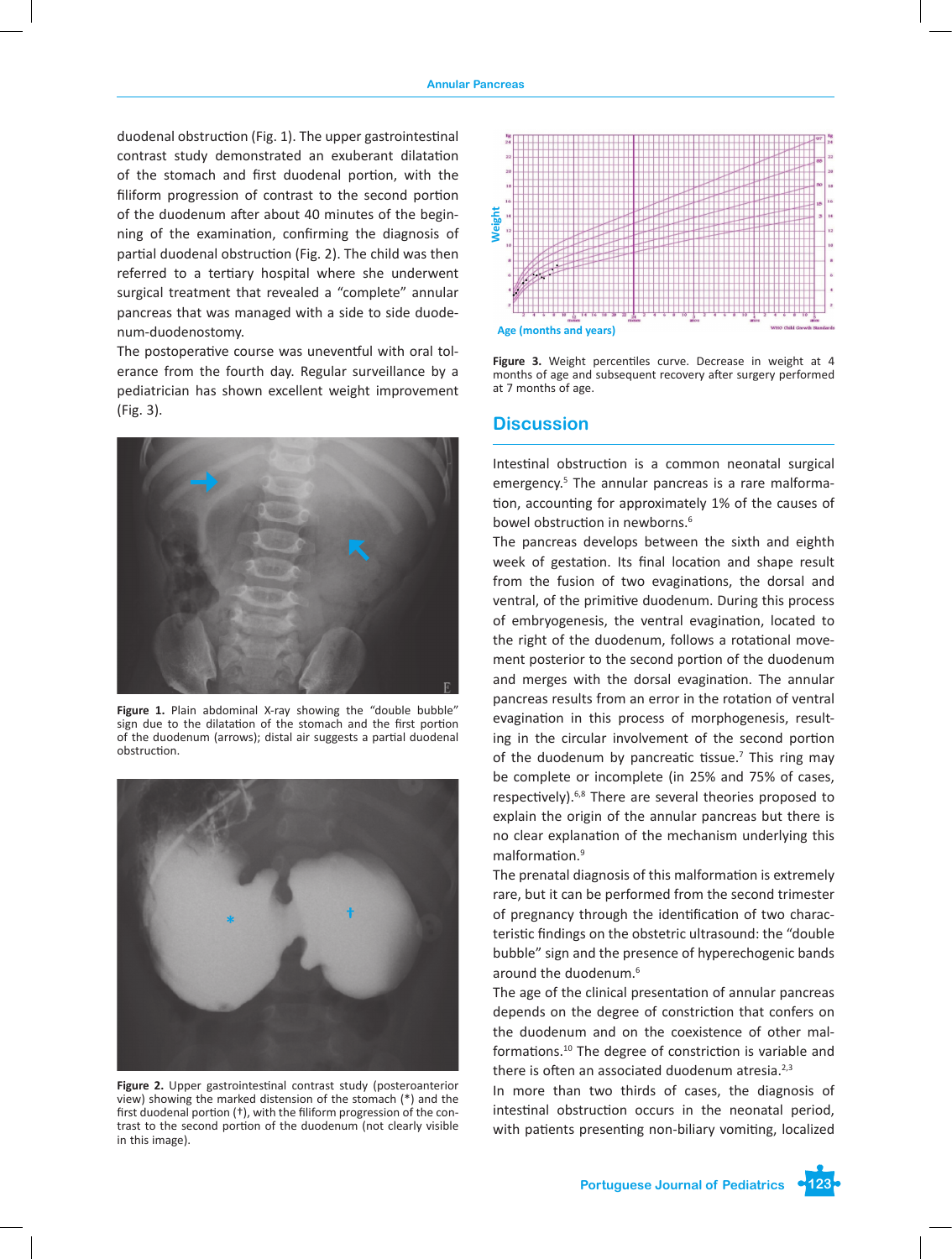abdominal distension, decreased bowel movements, and food intolerance. $9,11,12$  Non-biliary vomiting is more frequent in children with an annular pancreas than in those with duodenal obstruction of other causes, since in the former the obstruction is usually upstream of the ampulla. $13$  There may also be a history of prematurity, low birth weight, and/or polyhydramnios. In cases of incomplete obstruction, the clinical presentation may be subtler with recurrent vomiting.<sup>2.11</sup>

The diagnosis of annular pancreas is usually intra-surgical during the exploration of the duodenum-cephalopancreatic region.<sup>12,14</sup> However, the diagnosis of duodenal obstruction can be made by clinical and imaging data. The "double bubble" sign in the plain abdominal X-rays corresponds to the gastric and duodenal distension (in the absence of distal air is the pathognomonic of complete duodenal obstruction; with distal air being suggestive of partial obstruction), a finding not specific of an annular pancreas. A contrast study demonstrates circumferential narrowing of the second portion of the duodenum. Abdominal ultrasound has a relatively low diagnostic accuracy because pancreatic ring observation is not always possible. However, the typical abnormal pancreas head conformation of "crocodile jaw" associated with a dilated duodenum may be visible. Computed tomography and magnetic resonance imaging may show pancreatic tissue around the duodenum; but it should not be performed routinely.<sup>15,16</sup> In neonates, a plain abdominal X-ray demonstrating the "double bubble" sign with no distal air or, if present, with an upper digestive contrast study revealing partial duodenal obstruction is enough to indicate surgery.<sup>14</sup>

Initially, the surgical approach was based on the resection of the pancreatic ring, in order to release the duodenum. However, this method was associated with severe complications such as pancreatic fistulas and pancreatitis.12-14 In addition, duodenal membranes and duodenal stenosis are often associated with the annular pancreas so this technique *per se* does not guarantee duodenal patency.17 Performing a bypass through duodenostomy is the procedure of choice for the treatment of duodenal obstruction by an annular pancreas. During the procedure, the surgeon should be alert to other

existing malformations.<sup>7,13</sup> With the enhancement of surgical and anesthetic techniques, neonatal intensive care and nutrition, together with the meticulous treatment of other malformations associated with the annular pancreas, there has been a substantial improvement in surgical morbidity and mortality rates in the last decades.11,13

The purpose of this article is to share a clinical case of a rare malformation with an unusual and insidious clinical onset. The diagnosis of partial congenital duodenal obstruction can be challenging; however, with a detailed clinical history associated with a careful choice of diagnostic tests, the diagnostic accuracy increases. Surgery is generally the specific diagnostic method and therapy of choice for the symptomatic annular pancreas. The procedure presents an excellent outcome and, when performed early, avoids complications such as hydroelectrolytic, metabolic, or ponderal imbalances.

#### **WHAT THIS CASE REPORT ADDS**

**•** The approach of the child with persistent vomiting requires detailed clinical data acquisition and a meticulous objective examination associated with the support of laboratory and imaging studies.

• Although it usually presents in the neonatal period, congenital partial duodenal obstruction should be taken in account even in older children with recurrent vomiting.

• Despite being not the main etiology, the annular pancreas may be the cause of partial duodenal obstruction and dictates surgical treatment that is associated with excellent outcome.

## **Conflicts of Interest**

The authors declare that there were no conflicts of interest in conducting this work.

## **Funding Sources**

There were no external funding sources for the realization of this paper.

### **Provenance and peer review**

Not commissioned; externally peer reviewed

## **Consent for publication**

Consent for publication was obtained.

## **Confidentiality of data**

The authors declare that they have followed the protocols of their work centre on the publication of patient data.

#### **References**

1. Kilbride H, Castor C, Andrews W. Congenital duodenal obstruction: Timing of diagnosis during the newborn period. J Perinatol 2010;30:197-200. doi: 10.1038/jp.2009.143.

2. Hajivassiliou CA. Intestinal obstruction in neonatal / pediatric surgery. Semin Paediatr Surg 2003;12:241-53.

3. Kaddah S, Bahaa-Aldin K, Aly HF, Hassan HS. Congenital duodenal

obstruction. Ann Pediatr Surg 2006;2:130-5.

4. Schmidt MK, Osvaldt AB, Fraga JC, Takamatu EE, Fernandes CL, Rohde L. Pâncreas anular - ressecção pancreática ou derivação duodenal. Rev Assoc Med Bras 2004;50:74-8.

5. Maheshwari M, Tanwani R, Patel M, Joshi A, Jain R, Praneeth T. Intestinal obstruction in pediatric age group: A clinico-pathological study. Ann Int Med Den Res 2016;2:28-30. doi: 10.21276/aimdr.2016.2.6.SG8.